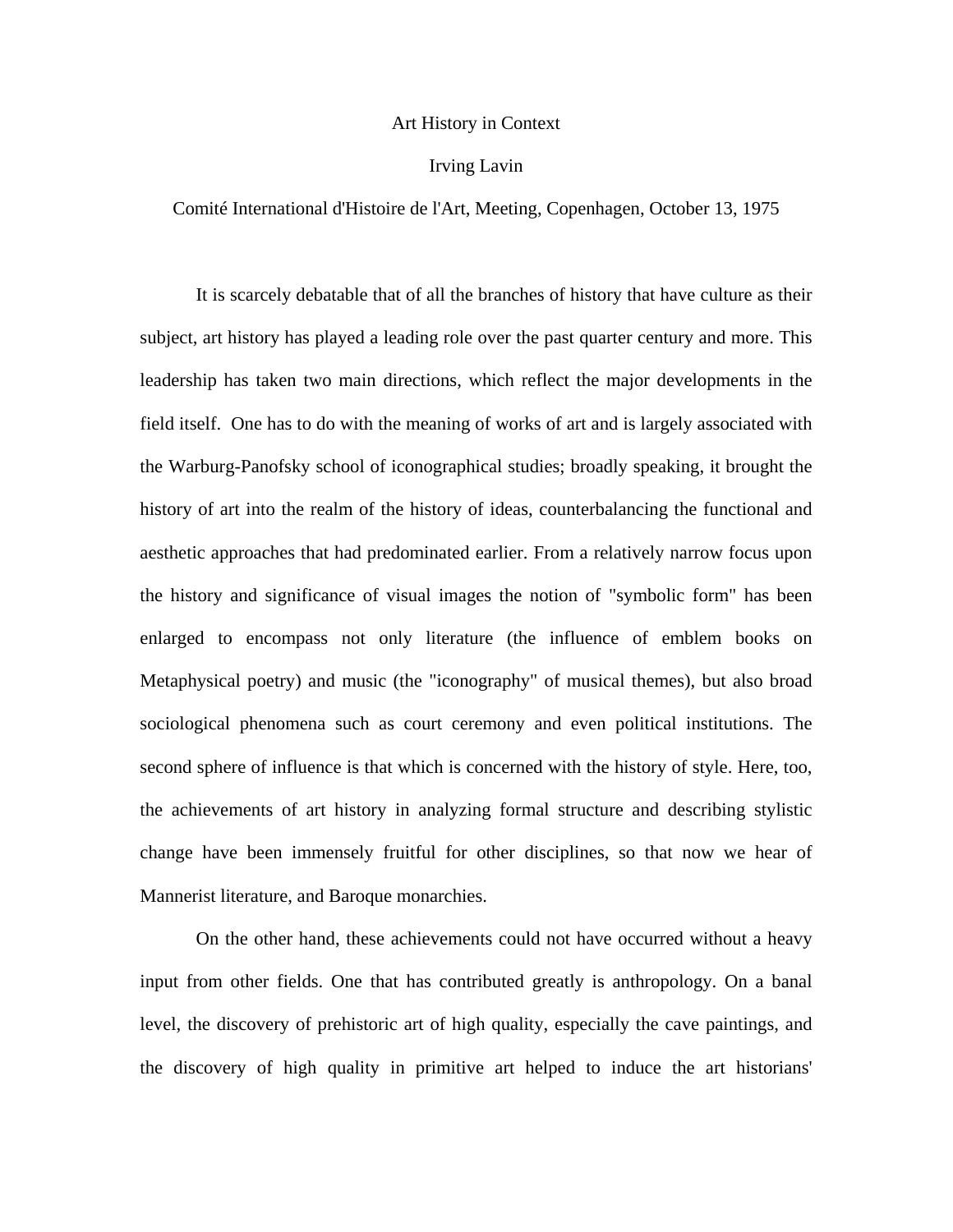reevaluation of their traditional anthropocentric conceptions of birth, maturation and decline in art. A second important contribution came from economic history. Until art historians began to appreciate the growth of trade as a major factor in the development from the early to the high middle ages, their understanding of the art of the pilgrimage roads was naïve and lopsided. Most dramatic, however, has been the shift in recent years toward a social view of art. We are no longer content to think of meaning and style in the narrow senses of these words, but now strive for a more wholistic view that perceives works of art as part of the very fabric of the context in which they were created. This development is in its infancy, but it has already produced some astonishing results. It is well known that preparatory drawings for architecture, sculpture and painting are virtually non-existent in Europe before the Renaissance, a fact that had been explained as an accident of preservation—the collecting of works of art, including drawings, only began in the Renaissance. Some years ago, a German art historian challenged this assumption; he argued that the medieval tradition of workshop training and practice virtually from infancy obviated advanced preparation of this sort by a mature artist, whereas the academic system that emerged in the Renaissance required it. Whatever the truth may be, the challenge forced us to see this seemingly purely artistic problem against the background of the artist's position and role in society at large.

I am convinced that historians of art and historians of culture generally need to have their minds stretched farther and more often in this way; and I am convinced that the stimulus will come from the social sciences, which ask questions the traditional historical disciplines do not dare to pose. I should add that my view of the relationship between cultural history, other historical fields and the social sciences, is essentially heuristic. I